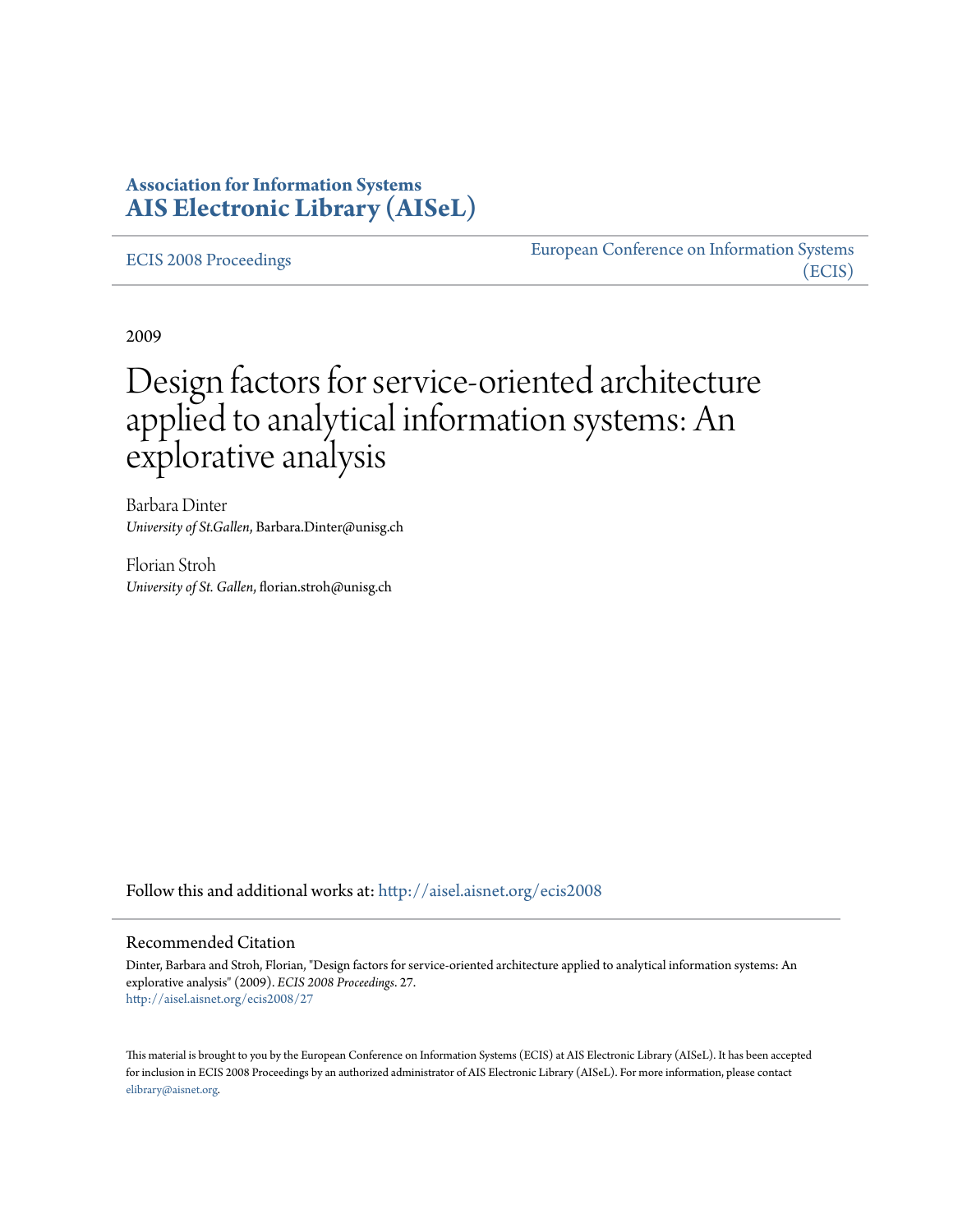# DESIGN FACTORS FOR SERVICE-ORIENTED ARCHITECTURE APPLIED TO ANALYTICAL INFORMATION SYSTEMS: AN EXPLORATIVE ANALYSIS

Dinter, Barbara, University of St.Gallen, Institute of Information Management, Müller-Friedberg-Strasse 8, 9000 St.Gallen, Switzerland, barbara.dinter@unisg.ch

Stroh, Florian, University of St.Gallen, Institute of Information Management, Müller-Friedberg-Strasse 8, 9000 St.Gallen, Switzerland, florian.stroh@unisg.ch

#### Abstract

*Today's analytical information systems demand innovative architecture concepts in order to address requirements like flexibility and faster time-to-market. Service-oriented architectures (SOA) as a current trend might meet these challenges. So-called BISOA describes the approach of deploying SOA in Business Intelligence systems. We identified two research questions aiming at finding insights about the interdependencies of BISOA and the organization's system landscape: What are the dominant design factors of BISOA and what are the distinct realization approaches of BISOA? The paper answers the questions by means of empirical research. Besides the factor describing the degree of BISOA realization, three further design factors resulted from the analysis: excellence in embedded Business Intelligence (BI), process orientation, and excellence in data management. Depending on the factors distinct approaches of real-world organizations to deploy SOA in BI systems were derived. These profiles allow us to gain insight which aspects have to be considered besides mainly technical oriented implementation issues for BISOA. Surprisingly, there does not exist such a strong correlation between BISOA and operational BI as often assumed.* 

*Keywords: Business Intelligence (BI), service-oriented architecture (SOA), operational BI, empirical analysis.* 

## **1 INTRODUCTION**

Service-oriented architecture (SOA) dominates as a recent trend the discussion about today's IT architectures. It is currently establishing as an accepted and useful concept for information system architectures in organizations (Baskerville et al., 2005; Krafzig et al., 2005; Schelp & Winter, 2007). Organizations are faced with major challenges in order to adapt fast changing organizational structures in a flexible way and to support new or modified business processes. The challenges encompass not only business aspects but also technical issues such as reducing complexity of the application landscape. Service-oriented architectures are aimed at providing support in this context.

On the other side, analytical information systems represent meanwhile an essential component of the enterprise application landscape. Business intelligence (BI) as the underlying concept is used as an umbrella term to describe the processes and systems dedicated to the systematic and purposeful analysis of an organization and its competitive environment. Also analytical information systems demand increasingly innovative architecture concepts in order to address new challenges like realizing operational BI approaches (cf. Section 2.2). Furthermore, organizational units responsible for development and operations of analytical information systems have to assess if the SOA paradigm might apply to analytical information systems as well and have to design a possible integration of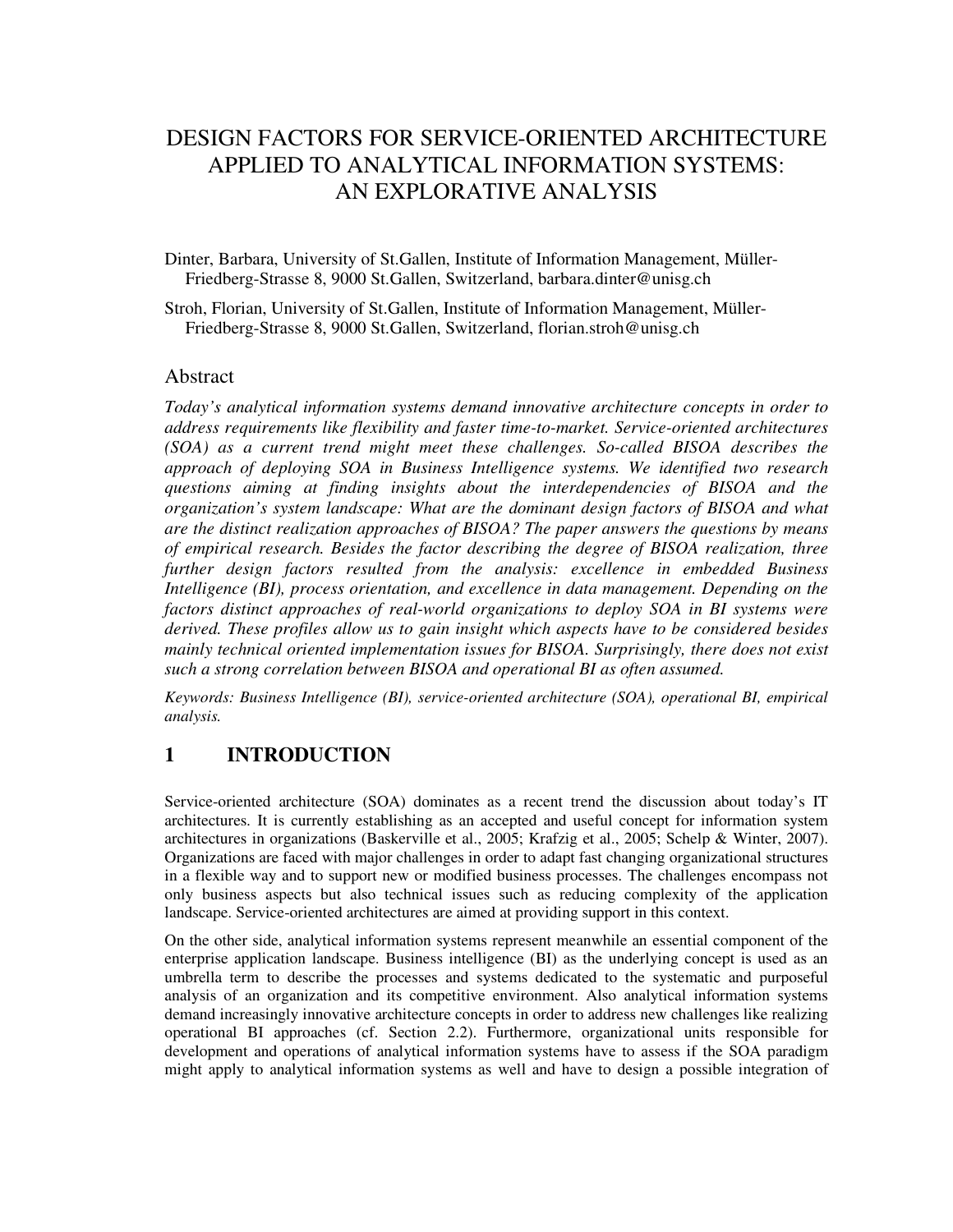SOA in the current architecture landscape. In the following, we designate the term "BISOA" to the situation that SOA is applied to analytical information systems and BI systems, respectively.

According to a survey of Ventana Research about the status of SOA in BI, only 33% of organizations reported they believe their internal IT personnel have the knowledge and skills to implement BI services (Everett, 2006). However, the decision, if and how to apply BISOA and to develop an appropriate procedure model requires know how about the interdependencies between BISOA and the current system landscape.

We have reviewed both scientific and practitioner oriented publications in order to assess the state-ofthe-art of BISOA. Whilst there are numerous articles published by consultancies, research and advisory firms, and software vendors, only little work can be attributed to the scientific community. The paper at hand aims at providing insights to the aforementioned interdependencies, based on the results of an empirical analysis. Moreover, it tends to assist the selection and adaptation of frameworks from information systems research, which may support the introduction of BISOA concepts in organizations. In the past, design research artefacts including models and methods were rather generic and did not differentiate enterprise specific needs. Thus, concepts in design research have evolved which aim at enhancing generic problem solving approaches such as adaptable conceptual models (vom Brocke, 2007; vom Brocke & Buddendick, 2006) or situational method engineering (Becker et al., 2007; Ralyté & Rolland, 2001). By means of these approaches, existing models and methods can be refined to ensure that a model or method fits better to problem-specific requirements than a generic one does. The study at hand investigates relevant design factors, which influence the application of relevant design research artefacts (methods or methods fragments of e.g. a BISOA introduction). In addition, it tends to reveal BISOA profiles these artefacts are applied for. Consequently, the following two research questions will be discussed:

- 1. What design factors dominate the realization of BISOA?
- 2. Based on these design factors: Which distinct approaches to BISOA are pursued by real-world organizations?

The remainder of the paper is organized as follows: Section 2 provides an overview of SOA and its deployment in analytical information systems ("BISOA"), respectively. In Section 3 the empirical investigation for identifying design factors as well as BISOA approaches using data collected from a written survey is described. Following, Section 4 discusses an interpretation and discussion of the survey results. Section 5 concludes and provides an outlook on further research.

## **2 THE CONCEPT OF SOA AND BISOA**

#### **2.1 The SOA paradigm**

The main idea of SOA is to encapsulate business functionality into small loosely coupled services, which – once implemented on a software level – may be flexibly orchestrated to match the particular and ever changing business requirements (Krafzig et al., 2005). Consequently, rather than providing a technical solution, the SOA concept presents a business driven architecture paradigm. SOA aims at designing an ideal IT architecture, which is not built by monolithic applications but by standardized components (services) that are designed according to underlying business functionalities.

Many expectations concerning various and extensive benefits come along with the service-oriented paradigm, in particular addressing the need for improvement of existing IT architectures. The main benefits of SOA are amongst others:

**Increased reuse rate**: Many business functionalities that are realized in software are reused in various business processes. By means of SOA these software functionalities can be used by several processes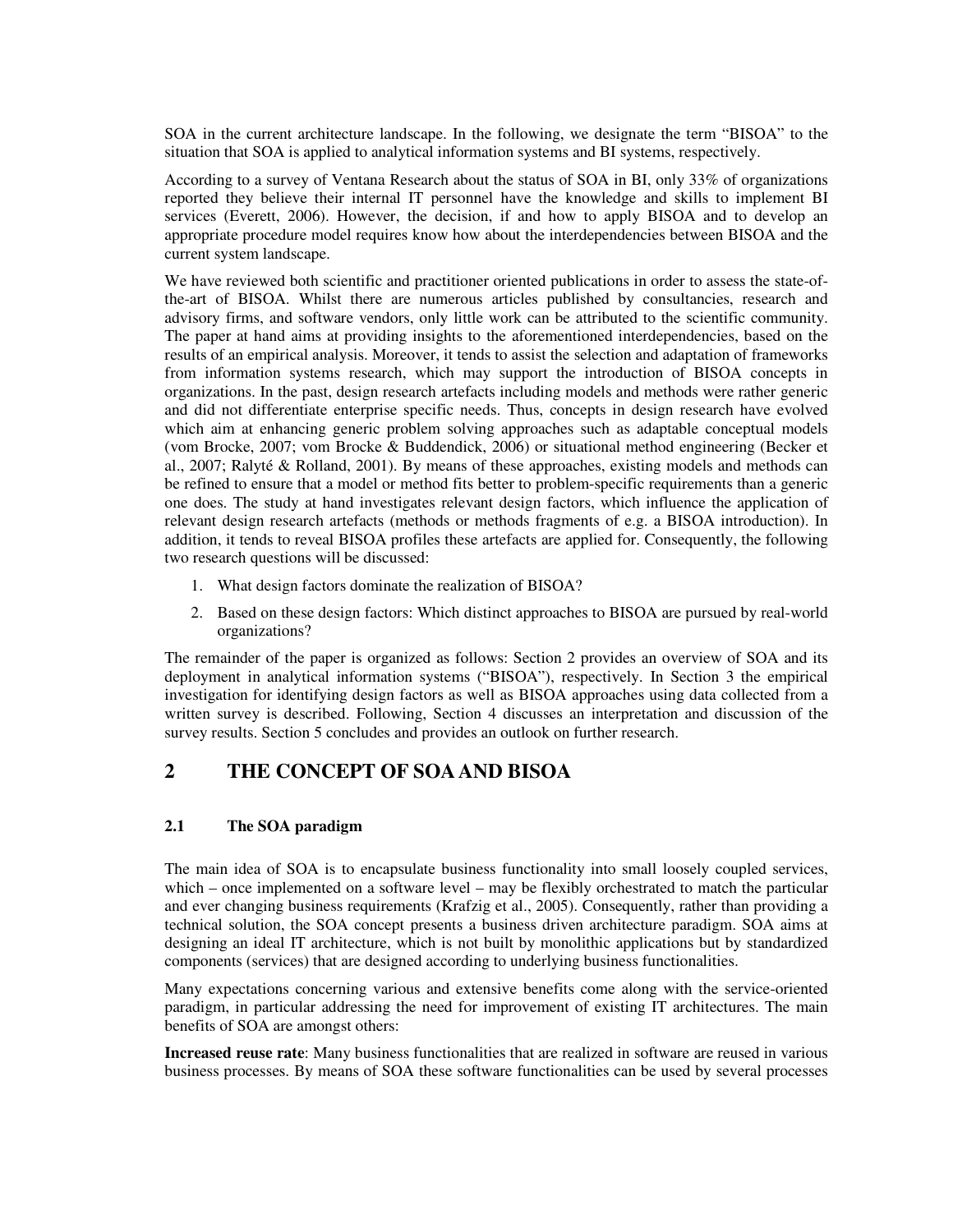via standardized interfaces. Consequently, redundant development can be avoided (Endrei et al., 2004).

**Reduction of complexity**: SOA facilitates the decoupling of business process control from the technical functionality. The coordination mechanisms are shifted to an integration layer and are therefore separated from the functional components. In addition, the interface standardization allows a reduction of the number of interfaces.

**Increased manageability**: Several applications might simultaneously benefit from further development of services – assumed an appropriate version management has been established. As the service functionalities are encapsulated via interfaces the underlying software might be (ex)changed without requiring adaptations in the corresponding components.

**Faster time to market**: Due to more efficient deployment mechanisms SOA enables the IT departments to react faster to changing business requirements. Consequently, agility and flexibility are enhanced (Bieberstein et al., 2005; Schelp & Winter, 2007).

Evolutionary extensibility, cost savings, investment protection, and outsourcing potentials are considered as further advantages. A detailed discussion about SOA can be found e.g. in (Endrei et al., 2004; Krafzig et al., 2005; Keen et al., 2004).

#### **2.2 SOA for BI systems (BISOA)**

The aforementioned Ventana Research survey confirmed the relevance of BISOA. More than 81% of respondents said SOA was important to BI due to its powerful combination of business and IT benefits. From the business side, nearly 50% felt that BI services would help make information more broadly available, while also improving the business's ability to respond faster to change. From the IT side, nearly 66% felt that BI services would help IT departments to respond to business needs in a better way, with another 33% viewing ease of integration and lower lifecycle management costs as key benefits (Besemer, 2007). These benefits are similar to the generic SOA advantages as presented in Section 2.1.

BI systems can act either as service provider or as service consumer. In addition, functionalities within BI systems can be realized via services. Nowadays, there is a (more or less) common understanding which services can be differentiated in BI systems / architecture, although classification criteria, terminology, and the service types in details still vary (Besemer, 2007; Gordon et al., 2006; Martin & Nussdorfer, 2007; Wu et al., 2007). The most popular service types are given below:

**Sourcing (Backend) services:** Operational data sources are connected to the data warehouse via dedicated extraction services or via already existing services provided by operational applications (Gordon et al., 2006; Keith et al., 2007).

**Transformation services:** Transformation functionality within ETL (extraction, transformation, loading) processes is realized by means of services. Examples are aggregations, encoding, etc. (Gordon et al., 2006; Wu et al., 2007).

**Analytical (Frontend) services:** BI data and products are made available to end users and other applications via services. An overview of analytical services like reporting, dashboard, alerting services can be found amongst others in (Gordon et al. 2006; Martin 2006; Martin & Nussdorfer 2007).

**Infrastructure services:** Tasks with infrastructure character such as meta data, master data, and data quality functionalities are realized by means of services (Gordon et al., 2006).

In addition to these use cases, which correspond to the typical data warehouse architecture layers, operational BI is often mentioned as an application area for BISOA, e.g. in Besemer (Besemer 2007; Blasum 2006; Eckerson 2007; Keny & Chemburkar 2006). There is not yet a common understanding about the term operational BI. Some authors focus on specific aspects, others like Eckerson (2007),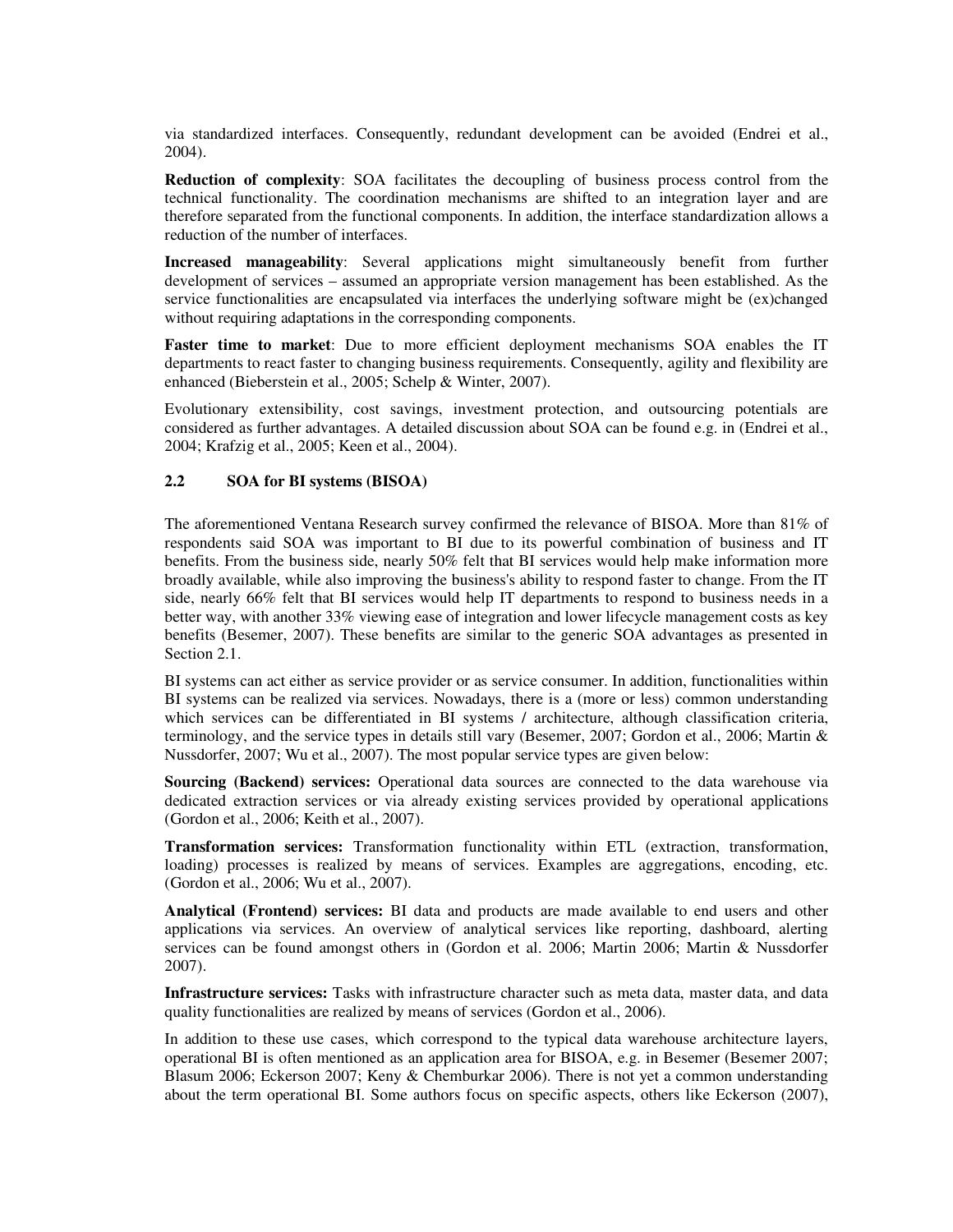consider operational BI as an umbrella term: "Operational BI delivers information and insights to a broad range of users within hours or minutes for the purpose of managing or optimizing operational or time-sensitive business processes". Eckerson (2007) presents a survey conducted about operational BI. Respondents being asked amongst others for main challenges in deploying operational BI, rated "Architecting the system" to the top. Moreover, other authors point out the significance of SOA to near/real time data delivery (data warehousing) (Abrahiem, 2007; Wu et al., 2007).

Considering the various fields of applications for SOA in analytical information systems mentioned above and driven by the demand for innovative BI architecture concepts, it seems worth the effort to consider BISOA as an alternative or enhancement of established architectures. In the next section we will elaborate the predominant design factors and analyze their impact on the realization degree of BISOA.

## **3 EXPLORATIVE ANALYSIS**

#### **3.1 Research method**

Explorative analysis was used as the underlying research method. By means of a factor analysis we identified the predominant design factors (indicators) for BISOA realization. This method is used in order to extract a small number of relevant mutually independent factors from a multiplicity of variables (of a data set) (Härdle & Simar, 2003). In the field of factor analysis two different approaches with different goals can be distinguished: confirmatory factor analysis (CFA) and exploratory factor analysis (EFA) (Thompson, 2004). A CFA approach requires "a firm a priori sense, based on past evidence and theory, of the number of factors that exist in the data, of which indicators are related to which factors, and so forth" (Brown, 2006). In contrast to that, researchers using the EFA approach may not have any specific expectations regarding the number of underlying factors. The explorative nature of the article at hand implicates therefore the application of EFA.

A cluster analysis of the extracted factors was then performed in order to identify different BISOA approaches. Clustering as a combinatorial data analysis technique investigates "a set of objects in order to establish whether or not they fall […] into groups […] of objects with the property that objects in the same group are similar to one another and different from objects in other groups" (Gordon, 1996). Initially, these groups are unknown and need to be determined. Various clustering methods for different purposes are available. They can be categorized by the types of algorithm used to obtain the clusters. Most important clustering techniques include agglomerative, divisive, incremental, direct optimization, and parallel algorithms (Gordon, 1996). According to Härdle & Simar (2003) agglomerative algorithms have the largest significance in practice. Thus the clustering method of the paper at hand is based on such an algorithm. Starting with n clusters, each containing a single object, an agglomerative algorithm reduces the number of clusters by merging the two most similar ones at each step. In our context, the cluster analysis aimed at determining the correlations between the indicators (reflecting the design factors) and BISOA approaches in organizations and consequently, at evaluating the relevance of these indicators.

#### **3.2 Data collection and selection**

Data for the empirical analysis was collected by means of a written survey that was conducted at a practitioner conference on data warehousing and business intelligence held in Switzerland. The conference was attended by 137 specialists and executives with primarily large and medium-sized companies in the German-speaking area. The questionnaire used for the survey was designed to answer the research questions (cf. Section 1), i.e. to assess design factors for BISOA and to identify BISOA approaches. Prior to the survey, the questionnaire was revised by experts from both the scientific community and the entrepreneurial world in terms of completeness and comprehensibility.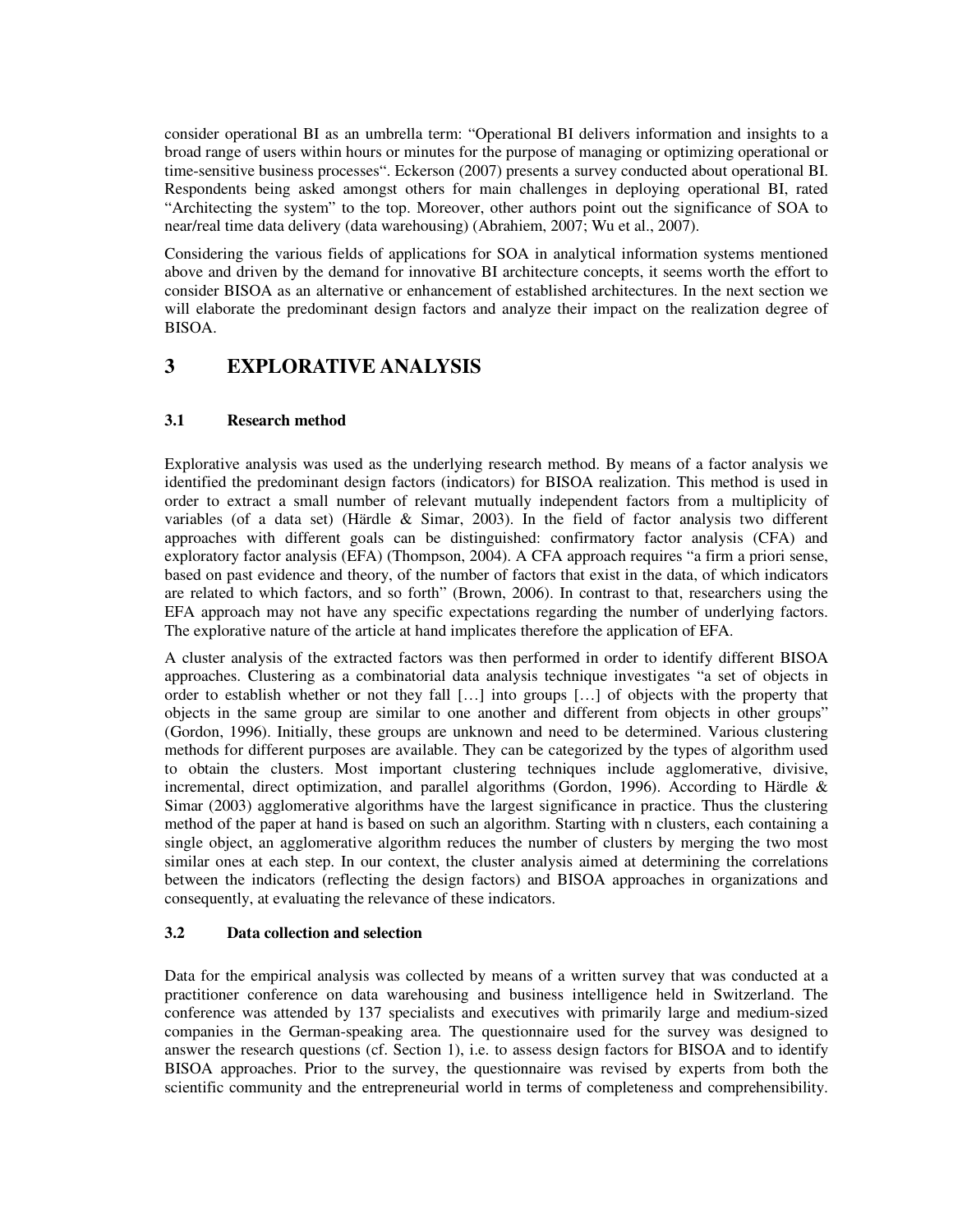The items of the questionnaire cover a broad range of layers relevant to the context of BISOA (cf. Section 3.3). The respondents were asked to indicate their agreement with several statements on a five-tiered Likert scale (0 to 4) from the perspective of the organization they are working for. There was a dedicated time slot during the event to fill in the questionnaire. The objectives, structure, and terminology used in the written survey were explained to the attendees. A total of 68 questionnaires were returned. This corresponds to a return rate of approximately 49.6%. If a data set was incomplete (11 questionnaires) or apparently inconsistent (checked by control questions; 6 questionnaires), the questionnaire was discarded. Fifty-one duly completed questionnaires were used as foundation for the analysis, resulting in an overall return rate of about 37.2%. The data set is considered to constitute an adequate basis for an explorative analysis.

Respondents of the survey were employees from organizations in the German-speaking area. Large and medium-sized organizations accounted for the largest share: 23.5% of all organizations have 1000-5000 employees, 36.5% more than 5000 employees. In particular the industry sectors banking (22.0%), insurance (11.8%), and retail (8.8%) were mainly represented.

#### **3.3 Description of the data set**

For the purpose of information system analysis in organizations frameworks, differentiating several layers, are often used in order to facilitate a transparent overview of complex correlations between information systems and objects, respectively (e.g. processes) (Alter, 2004; Winter & Fischer, 2007; Zachman, 1987). The deployment of BISOA affects several levels in such frameworks. Therefore, the questionnaire of the empirical analysis incorporated with regards to its content and structure all layers being relevant in this context, namely process level, integration level, and application level.

The process level, which is addressed by all approaches of aforementioned authors, includes all processes along the organization's value chain. That level was covered in the questionnaire by asking e.g. about the definition of process output and process owners. The application layer, also part of the aforementioned models, subsumes all software artefacts like software services and data structures. The questionnaire addressed this level by primarily technical questions, e.g. about functionality or usage of analytical information systems (Wixom et al., 2008). Finally, the integration layer according to (Winter & Fischer, 2007), links the process layer and the application layer and enables the integration of software components and processes. Considering this layer, questions also addressed integration options of business processes and BI applications, such as support of process execution through analytical information or process monitoring (Kueng, 1999) or interface configuration. In addition to questions focusing on these three layers, statements were asked describing the degree of BISOA realization – in order to derive the corresponding correlations.

#### **3.4 Factor analysis**

As stated above, the factor analysis method of this empirical research is based on EFA (cf. section 3.1) in order to identify the predominant design factors for BISOA (cf. research question 1 in Section 1). The overall objective is to find a common term embracing multiple items. The input for the factor analysis comprised of 15 items. Prior to the EFA, the adequacy of the data set is verified using two criteria. Variables (items) are suitable for factor analysis, if and only if the anti-image of the variables is as low as possible. In such a case the off-diagonal elements of the anti-image covariance (AIC) matrix are as close as possible to zero. As suggested by (Dziuban & Shirkey, 1974) a correlation matrix can be seen as unsuitable for factor analysis, if the percentage of the off-diagonal elements unequal to zero ( $> 0.09$ ) in the AIC matrix is 25 % or more. The criterion of the data set at hand is about 18.5%.

As second verification criterion the measure of sampling adequacy (MSA), proposed by (Kaiser  $\&$ Rice, 1974), can be applied. MSA represents an indicator for the extent, to which the input variables belong together, and therefore provides information on whether a factor analysis can reasonably be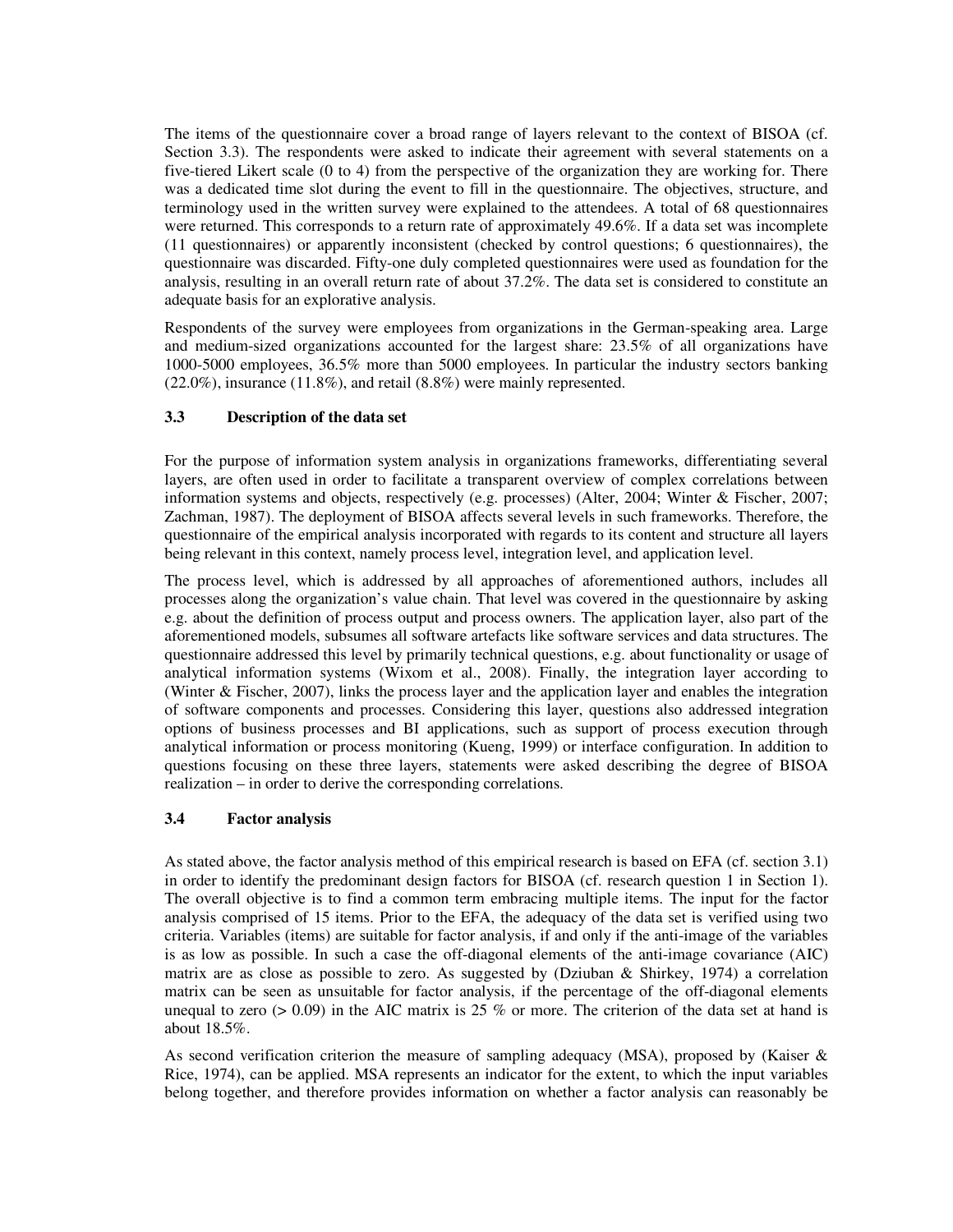performed or not. Kaiser and Rice (1974) appraise a value of 0.7 or more as "middling", i.e. the data set is considered to be appropriate for applying factor analysis techniques (Kaiser & Rice, 1974). According to (Kaiser & Rice, 1974) a value of 0.7 is to be seen as average and 0.8 as good. In the present case the value is 0.802 which justifies the data set as suitable for the factor analysis.

Within the fields of factor analysis two main techniques can be distinguished – the principal components and principal axes factors analyses, which can be counted by far to the most commonly used factor extraction methods (Thompson, 2004). The higher the number of variables of the data set the more similar the results of principal components and principal axes factor analyses will be (Ogasawara, 2000). According to (Thompson, 2004) principal components analysis (PCA) has some additional preferable properties and is probably the most frequently used EFA extraction method for empirical studies. Thus, PCA is used as factor extraction method in the paper at hand. In order to determine the desirable number of factors, two statistical verification methods are applied, the Kaiser-Guttmann criterion and the scree test. According to the Kaiser-Guttmann criterion (Guttman, 1954; Kaiser & Dickman, 1959) the number of factors to be extracted should equal the number of factors with eigenvalues larger than 1 (cf. Table 1). This results in the extraction of four factors explaining 72.3% of the total variance. The scree plot points to the same solution.

| Factor | <b>Total</b> | % of Variance | Cumulative % | Factor | <b>Total</b> | % of Variance | Cumulative % |
|--------|--------------|---------------|--------------|--------|--------------|---------------|--------------|
|        | 6.521        | 43.474        | 43.474       | 9      | 0.404        | 2.694         | 91.172       |
|        | 1.899        | 12.662        | 56.136       | 10     | 0.330        | 2.200         | 93.372       |
| 3      | 1.349        | 8.993         | 65.130       | 11     | 0.275        | 1.836         | 95.208       |
| 4      | 1.071        | 7.142         | 72.272       | 12     | 0.257        | 1.710         | 96.918       |
| 5      | 0.750        | 5.001         | 77.273       | 13     | 0.193        | 1.284         | 98.202       |
| 6      | 0.634        | 4.224         | 81.497       | 14     | 0.166        | 1.110         | 99.311       |
|        | 0.556        | 3.707         | 85.203       | 15     | 0.103        | 0.689         | 100.000      |
| 8      | 0.491        | 3.274         | 88.478       |        |              |               |              |

| Factor | <b>Total</b> | % of Variance | Cumulative $\%$ |
|--------|--------------|---------------|-----------------|
| 9      | 0.404        | 2.694         | 91.172          |
| 10     | 0.330        | 2.200         | 93.372          |
| 11     | 0.275        | 1.836         | 95.208          |
| 12     | 0.257        | 1.710         | 96.918          |
| 13     | 0.193        | 1.284         | 98.202          |
| 14     | 0.166        | 1.110         | 99.311          |
| 15     | 0.103        | 0.689         | 100.000         |

*Table 1. Eigenvalues* 

As final step the nature of the underlying constructs has been clarified by applying the Varimax method as the most common factor rotation method with Kaiser normalization (Thompson, 2004). The rotated component matrix is depicted in Table 2. Items are assigned to a factor if the factor loading adds up to at least 0.5 (Härdle & Simar, 2003). The four factors vary in the number of items with a range from three to four items.

| <b>Item description</b>                                                                   | <b>Factor 1</b> | Factor 2 | Factor 3 | <b>Factor 4</b> |
|-------------------------------------------------------------------------------------------|-----------------|----------|----------|-----------------|
| Dedicated projects aiming at deploying SOA in BI projects.                                | 0.843           | 0.083    | 0.193    | 0.252           |
| SOA is deployed (selectively) in the context of upcoming BI projects.                     | 0.833           | 0.164    | 0.125    | 0.028           |
| Know how regarding the deployment of SOA in BI systems is<br>acquired.                    | 0.794           | 0.199    | 0.222    | 0.066           |
| Service-oriented architectures are applied to operational systems.                        | 0.745           | 0.071    | $-0.036$ | 0.292           |
| Analytical information is used for automatic process execution.                           | 0.310           | 0.845    | 0.064    | 0.144           |
| Analytical information supports the execution of business processes.                      | 0.043           | 0.796    | 0.272    | 0.063           |
| Analytical information and process information are combined and<br>jointly interpreted.   | 0.203           | 0.749    | 0.110    | 0.366           |
| For all relevant business processes all relevant performance indicators<br>are measured.  | 0.046           | 0.622    | 0.384    | 0.334           |
| All activities and their dependencies are defined for all relevant<br>business processes. | 0.159           | 0.195    | 0.852    | 0.215           |
| Process output is defined for all relevant business processes.                            | 0.170           | 0.134    | 0.834    | 0.237           |
| Process owners are defined for all relevant business processes.                           | 0.111           | 0.205    | 0.725    | 0.201           |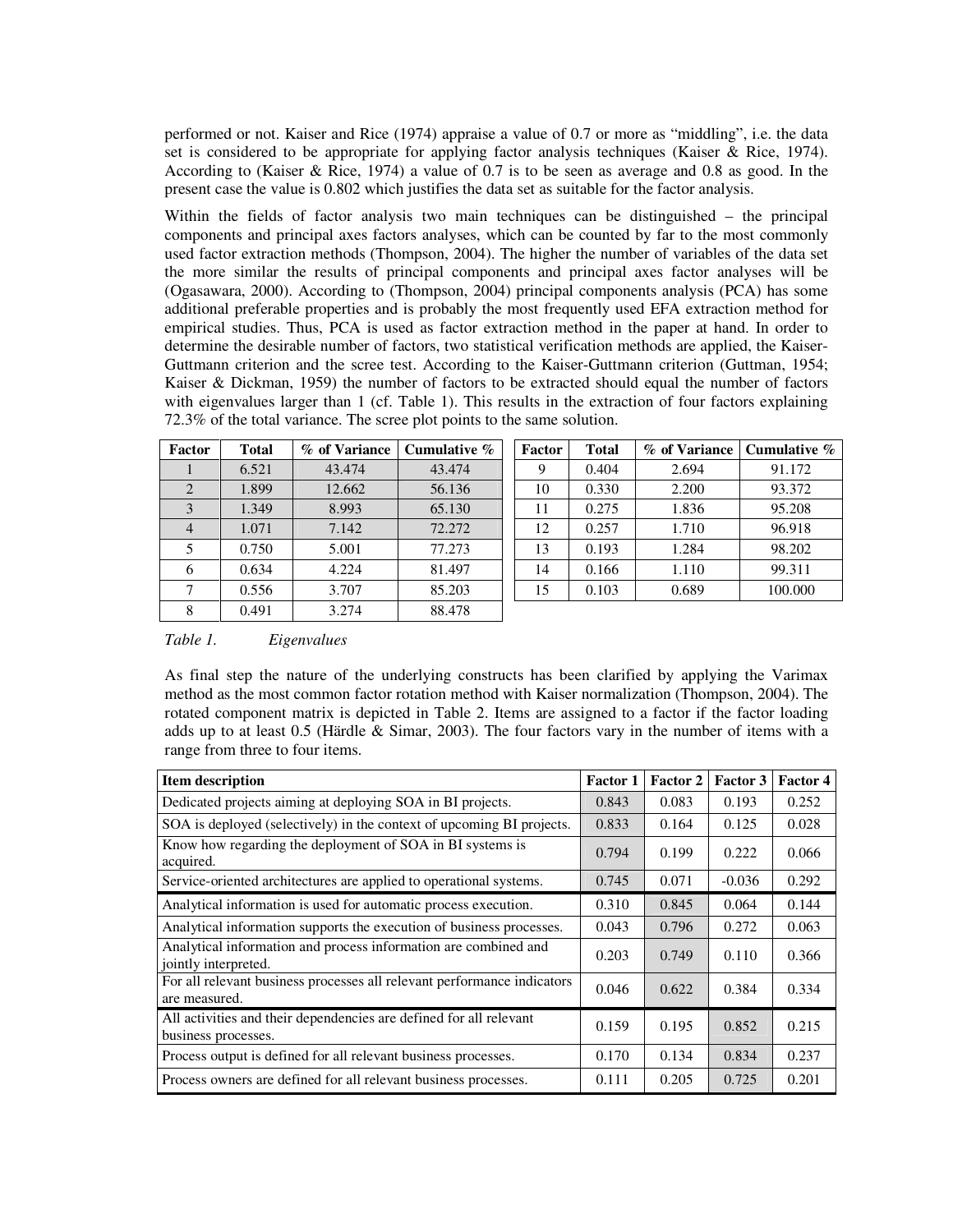| <b>Item description</b>                                       |       |       | Factor 1   Factor 2   Factor 3   Factor 4 |       |
|---------------------------------------------------------------|-------|-------|-------------------------------------------|-------|
| There exists a mature master data management.                 | 0.174 | 0.044 | 0.189                                     | 0.790 |
| There exists a mature data quality management for BI systems. | 0.233 | 0.349 | 0.123                                     | 0.758 |
| There exists a mature meta data management for BI systems.    | 0.088 | 0.226 | 0.422                                     | 0.650 |
| There exists a mature data ownership concept.                 | 0.183 | 0.266 | 0.305                                     | 0.635 |

*Table 2. Results of factor analysis (rotated component matrix)* 

The following paragraphs discuss the identified factors and give a short interpretation for every factor.

#### *Factor 1: Excellence in BISOA*

Four items were found to have significant impact on the first factor. Their common denominators are maturity aspects of BISOA realization in organizations. According to our analysis, there are four indicators for the achievement of excellence in BISOA: First, dedicated projects aiming at deploying SOA in BI projects, second SOA is (selectively) deployed in the context of upcoming projects, third, know how of introducing SOA concepts into BI system architectures, and forth, SOA usage degree within operational systems. The last indicator seems to be obvious since in most organizations BISOA will probably not be addressed independently of other SOA activities. Ideally all (BI)SOA activities are synchronized to achieve synergy effects.

#### *Factor 2: Excellence in embedded BI*

The second factor is made up by four items that essentially account for embedded BI, also called "composite applications" in (Eckerson, 2007). Our findings suggest that the level of excellence in embedded BI depends on the usage of analytical information for automatic process execution and the support of analytical information for the execution of business processes. In addition, excellence in embedded BI is positively influenced by the degree of the combination of analytical information and process information. The degree of the measurement of relevant performance indicators for relevant business processes has impact on this factor as well. Especially the first three items are similar to the understanding of operational BI (i.e. the integration of BI and business process management), as described e.g. in (Marjanovic, 2007). Eckerson (2007) (cf. Section 2.2) differentiates several levels of operational BI. The variables loading on the second factor correspond to one of these levels: "facilitate processes" by embedding BI into operational applications.

#### *Factor 3: Process orientation*

Three items exhibit high loadings on the third factor. In summary, they can be characterized by the term "process orientation". All variables describe relevant preconditions for alignment of business activities to business processes: All activities and their dependencies as well as process output and process owners are defined for all relevant business processes.

#### *Factor 4: Excellence in data management*

Finally, four items covering relevant data management aspects were found to have substantial positive impact on the fourth factor, namely master data management, data quality management, meta data management, and data ownership concept.

#### **3.5 Cluster analysis**

In order to identify distinct realization approaches of BISOA, cluster analysis was applied on the data set using the calculated factor values of the four previously identified factors as input data. The Ward algorithm and the squared Euclidean distance have been used as fusion algorithm and distance measure, respectively. In literature the Ward algorithm is recognized as an efficient partitioning mechanism (it reveals the appropriate number of clusters with a similar number of observations in each cluster at the same time) generating good clustering results (Hair Jr et al., 2006; Ward Jr, 1963).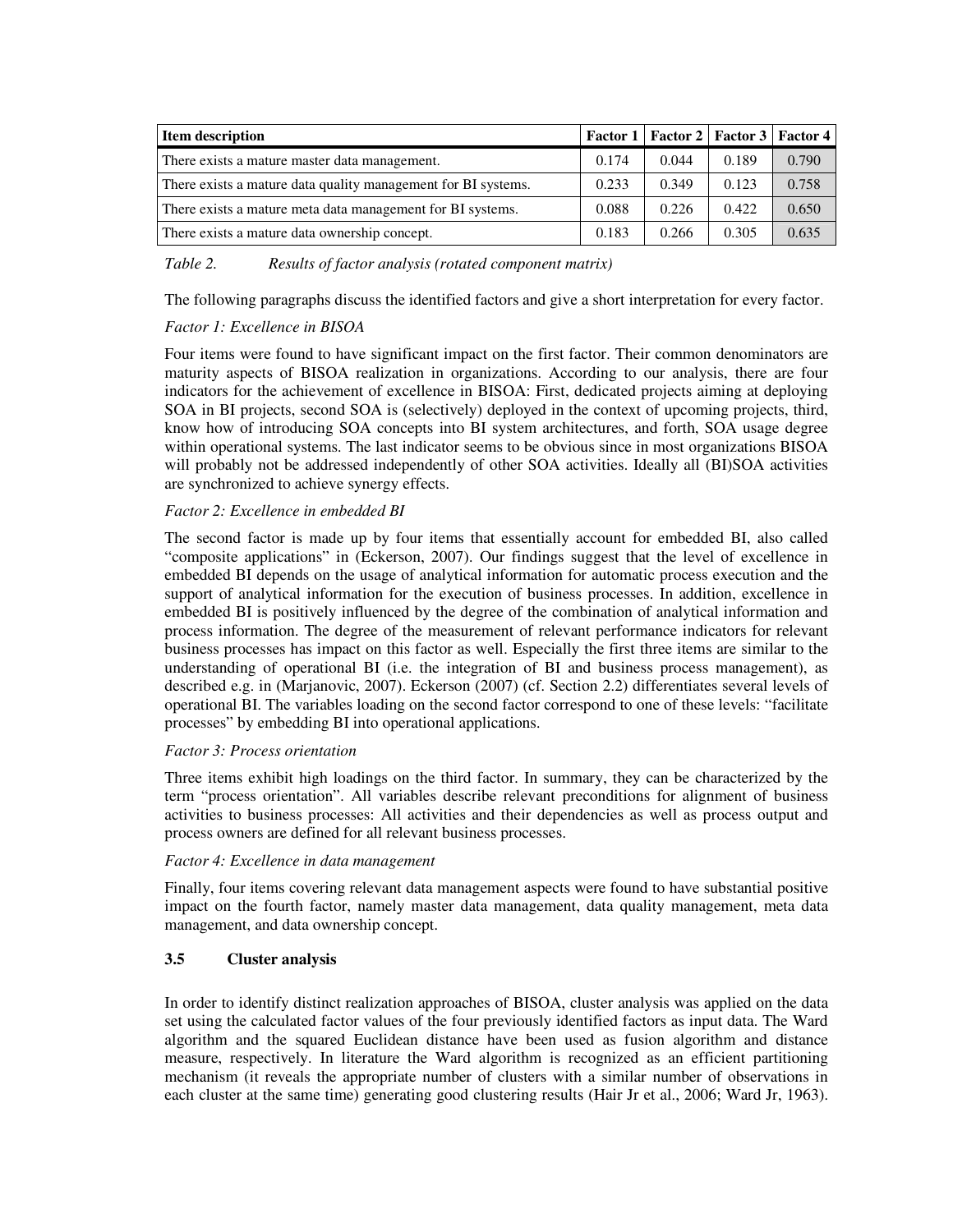Thus, it is applied in the study at hand. Starting with individual cases each representing a single cluster Ward's method continues by combining them into clusters until each and every case belongs to the same cluster. For determining which clusters have to be merged next, the sum of the squared Euclidean distance between each case and the mean of its cluster is minimized. While also other clustering algorithms and distance measures have been tested best results in terms of interpretability, context, and purpose of the study at hand could be realized by means of the Ward method in combination with the squared Euclidean distance. The so-called dendrogram (cf. Figure 1) provides a visualization of the hierarchical clustering process. By means of the dendrogram the number of clusters to be built for a particular clustering problem can be graphically derived. In the context of the study at hand this heuristic suggests that the construction of four clusters (representing four distinct realization approaches of BISOA) is the most reasonable solution, marked in the dendrogram between the two dotted lines.



*Figure 1. Results of cluster analysis (dendrogram)* 

Table 3 exhibits the arithmetic means and the standard deviations of the four calculated factor values of the four clusters. A graphical representation of the arithmetic means is added in form of pie charts (please note: the pie charts are representing relative, not absolute values).

|            | Excellence BISOA |         |           | Excellence embedded BI |         |           | Process orientation |         |           | Excellence data mgt. |         |           |
|------------|------------------|---------|-----------|------------------------|---------|-----------|---------------------|---------|-----------|----------------------|---------|-----------|
| Arithmetic |                  |         | Standard  | Arithmetic             |         | Standard  | Arithmetic          |         | Standard  | Arithmetic           |         | Standard  |
|            |                  | mean    | deviation |                        | mean    | deviation | mean                |         | deviation | mean                 |         | deviation |
| Cluster 1  |                  | 0.76    | 0.66      | $\sigma$               | 0.30    | 0.70      |                     | $-0.13$ | 0.87      |                      | 0.73    | 0.72      |
| Cluster 2  |                  | 0.67    | 0.99      |                        | $-1.05$ | 0.89      |                     | .05     | 0.71      |                      | $-0.74$ | 0.54      |
| Cluster 3  |                  | $-0.61$ | 0.79      |                        | 0.66    | 0.94      |                     | $-0.32$ | 0.79      |                      | $-0.44$ | 0.69      |
| Cluster 4  |                  | $-0.74$ | 0.68      |                        | $-1.42$ | 1.27      |                     | $-0.73$ | 0.87      |                      | 0.10    | 0.51      |

*Table 3. Results of cluster analysis (arithmetic means and standard deviations of factor scores for each cluster)* 

Based on this information, the clusters can be characterized as follows:

#### *Cluster 1: Data management experts*

Those 21 organizations (i.e. the majority of all respondents) that are grouped into the first cluster are characterized by the most advanced degree of BISOA realization and by high levels of excellence in data management but by average level of excellence in embedded BI and of process orientation. These results correspond e.g. to (Gordon et al., 2006) who claim data management aspects like data ownership, enterprise data, etc. as critical success factors for BISOA.

#### *Cluster 2: Process orientation experts*

The second cluster is made up of 9 organizations. Although the cluster is characterized by nearly the same degree of BISOA realization as the first cluster, the remaining design factors differ significantly. In contrast to the first cluster these organizations exhibit a high level of process orientation but low levels of embedded BI and data management.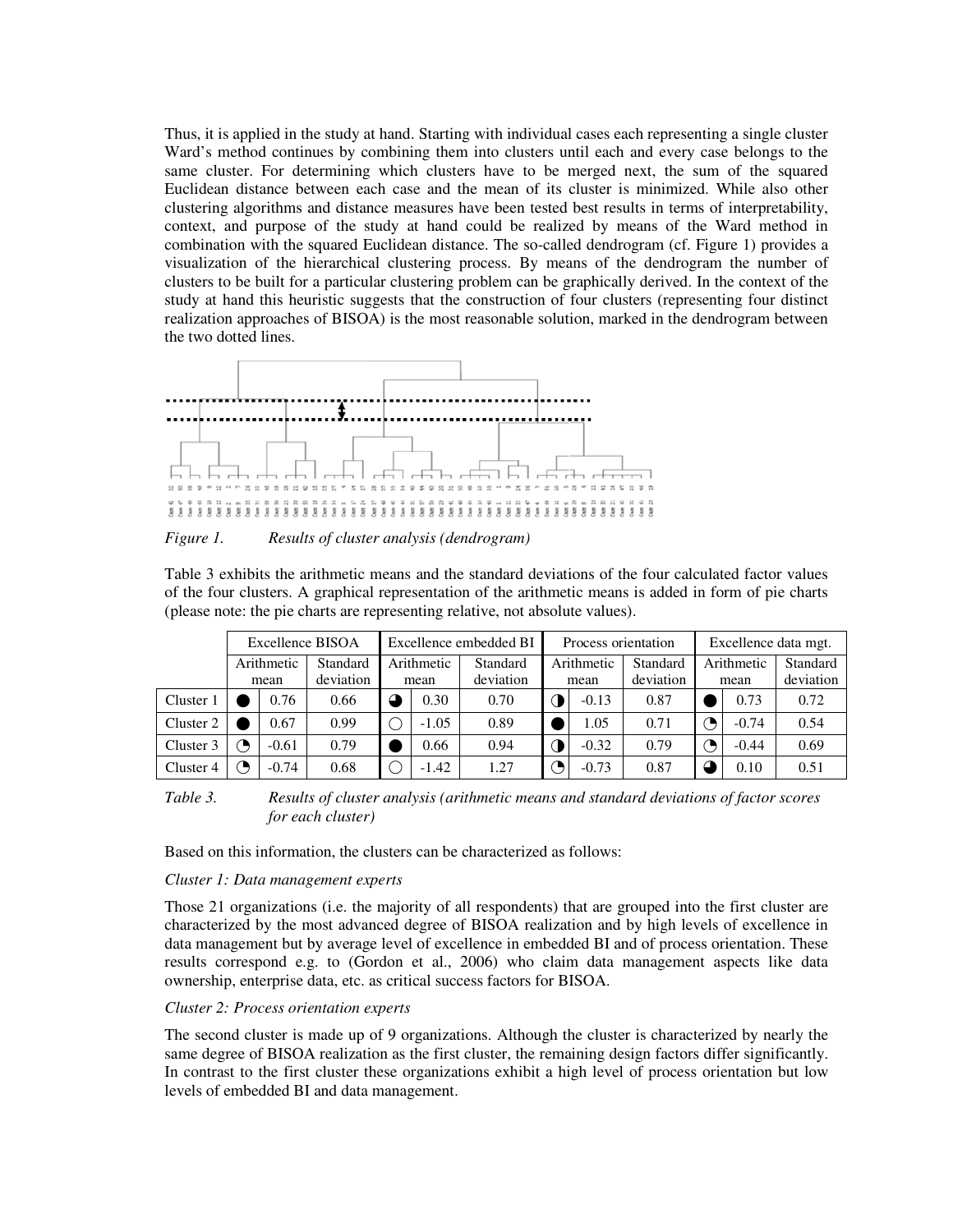#### *Cluster 3: Embedded BI experts*

The third cluster merges 14 organizations that are characterized by a low degree of BISOA realization, but the highest excellence level of embedded BI. On the other hand the maturity level regarding data management and process orientation is rather low.

#### *Cluster 4: Freshmen*

Nine organizations where embedded BI and process orientation get the lowest attention in comparison to the other clusters are grouped in this cluster, which is characterized by the lowest degree of BISOA realization. The maturity level of data management is on average.

According to the values determined in the cluster analysis, the four realization approaches to BISOA can be arranged in a two-dimensional matrix (cf. Figure 2). "Excellence in data management" (factor 4) is being depicted on the horizontal axis and "Excellence in BISOA realization" (factor 2) is being displayed on the vertical axis. For both dimensions, high and low parameters (i.e. high and low levels of implementation) are distinguished for clarity. Thus, the classification scheme resembles a 2x2 matrix. Within each of the four segments, we furthermore differentiate between the "Process orientation (factor 3, horizontal axis) and "Excellence in embedded BI" (factor 2, vertical axis). Cluster 4 ("Freshmen") might also be assigned to the lower left side of the matrix as its maturity level of data management represents an average value, which cannot be clearly allocated to high or low values.



*Figure 2. Realization approaches of BISOA* 

## **4 DISCUSSION AND INTERPRETATION OF RESULTS**

We have identified four relevant BISOA profiles in Section 3. In the following, two aspects regarding the results of the empirical analysis and the cluster analysis will be discussed in detail. Further interpretation of the results might be useful and interesting.

#### **Improvement of the BISOA maturity**

Figure 2 illustrates the fragmentation of surveyed organizations into two main groups: One group is characterized by a high degree of BISOA realization and the second group by a low degree, respectively. However, within these groups there is no homogeneity concerning the maturity levels of the remaining (design) factors. Obviously, there is no single and definite approach to deploy BISOA or to increase BISOA maturity levels, respectively. According to the analysis results, a high BISOA maturity level corresponds either to excellence in data management or to a high degree of process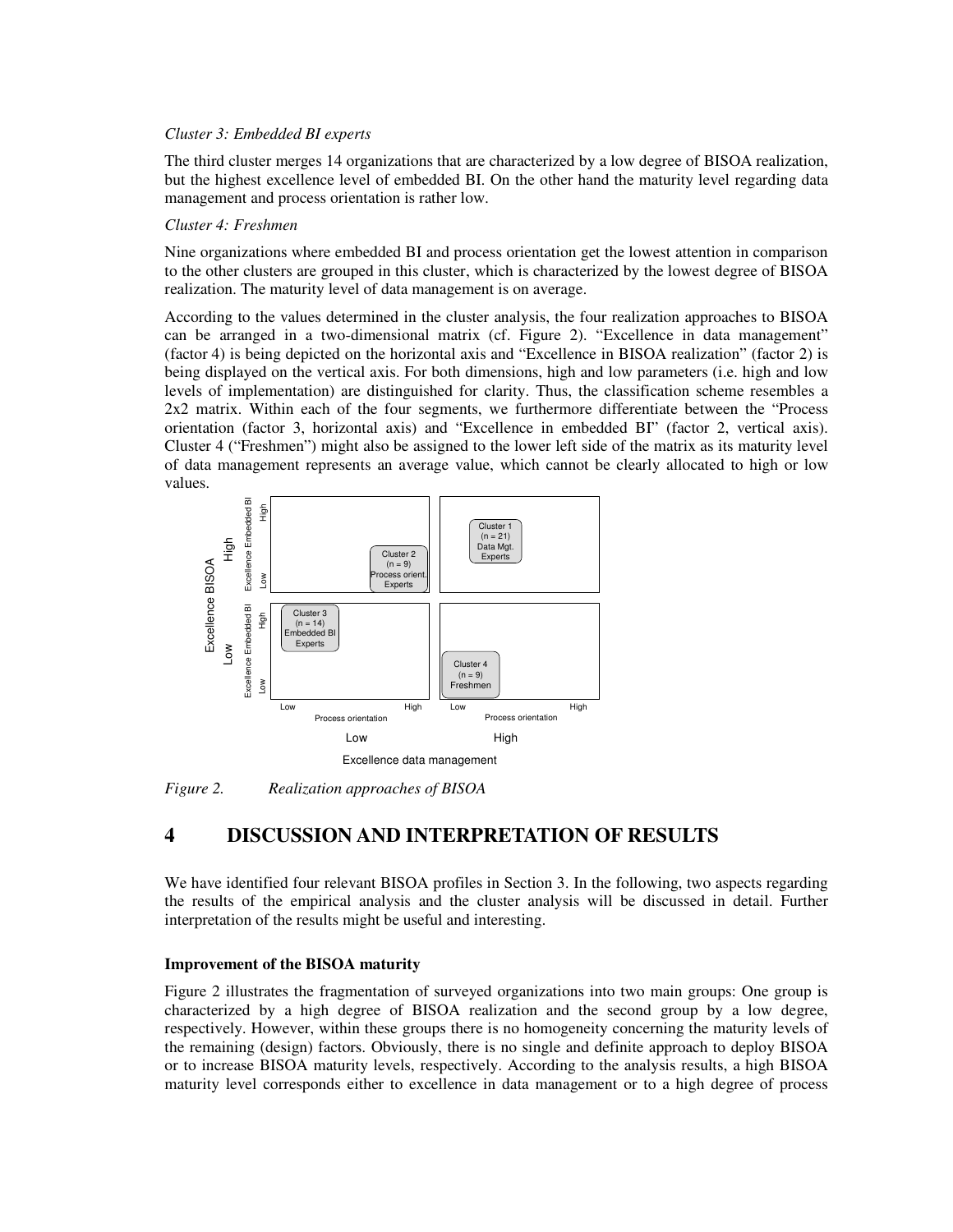orientation. There are no organizations (at least among the respondents) that are characterized by high maturity levels of both, data management and process orientation, or even of all three factors (including embedded BI).

In the survey we also asked to indicate the same statements for the future. These values are not in the focus of the paper at hand and of the empirical analysis presented so far. However it is evident that nearly all organizations aim at improving the degree of BISOA realization. This is also true for organizations with a high degree of BISOA realization in the cluster analysis (cluster 1 and cluster 2). This might be explained by the reason that these factor values have to be regarded as relative, not absolute. I.e., even organizations belonging to cluster 1 and 2 do not realize a true mature level of BISOA so far. According to the analysis results it might be concluded that activities to increase the degree of BISOA realization might be positively influenced by simultaneous improvement of the remaining (design) factors (data management, process orientation, and embedded BI). Regarding the fact that very few organizations are characterized by mature levels of all three "dimensions" (factors), it seems that organizations with comparatively mature BISOA (cluster 1 and cluster 2) still have significant potential for further improvement regarding BISOA.

#### **Relevance of BISOA for operational BI scenarios**

As mentioned in Section 2.2 many authors link SOA with operational BI and praise operational BI as the main use case for BISOA. The analysis results have revealed that this coherence cannot be seen as evident as it is often claimed. At least regarding the facets of embedded BI / composite applications – according to (Eckerson, 2007) one stage in operational BI - do not correlate unambiguously to BISOA. In cluster 1 and cluster 2, which include organizations with a comparatively high mature BISOA approach, both enterprises types, with an advanced degree of embedded BI and with a low degree, have been found. Accordingly, the same situation can be observed in cluster 3 and cluster 4 (organization with a comparatively low mature BISOA approach). Thus, BISOA does not necessarily constitute one or even the only driver for operational BI and vice versa. At least it seems that coherence and interdependencies between BISOA and operational BI are not as straight and definite as often assumed, especially in practice. In fact, other factors also have impact, namely the degree of process orientation and the maturity of data management, as the study at hand has shown. One-track argumentation regarding BISOA and operational BI and significant correlations in-between should consequently be seen more carefully, at least if any coherencies are only assumed and not somehow proved.

### **5 SUMMARY AND OUTLOOK ON FUTURE WORK**

Deploying the SOA paradigm to analytical information systems, promises progress in realizing the vision of closed action loops between operational systems and analytical information systems. However, BISOA so far is not addressed extensively by scientific community. Consequently, we identified two research questions aiming at finding insights about the interdependencies of BISOA and an organization's system landscape. A factor analysis and a cluster analysis were applied in order to identify predominant design factors for BISOA in an explorative way. We also determined typical scenarios for BISOA and explored the impact of relevant EA layers on the shaping of those scenarios.

The resulting design factors might support the application of models and methods in information systems research for organizations that are planning or currently realizing BISOA. The factors represent dimensions in which BISOA profiles differ from each other. As mentioned in Section 4, approaches for BISOA deployment vary in the surveyed organizations. Thus, models and methods that tend to support the deployment phase should be adaptable in order to address the design factors and different maturity levels ("BISOA profiles") elaborated in the study at hand. For instance, data management as an essential aspect should be incorporated in a method while considering the specific maturity level of data management in the organization.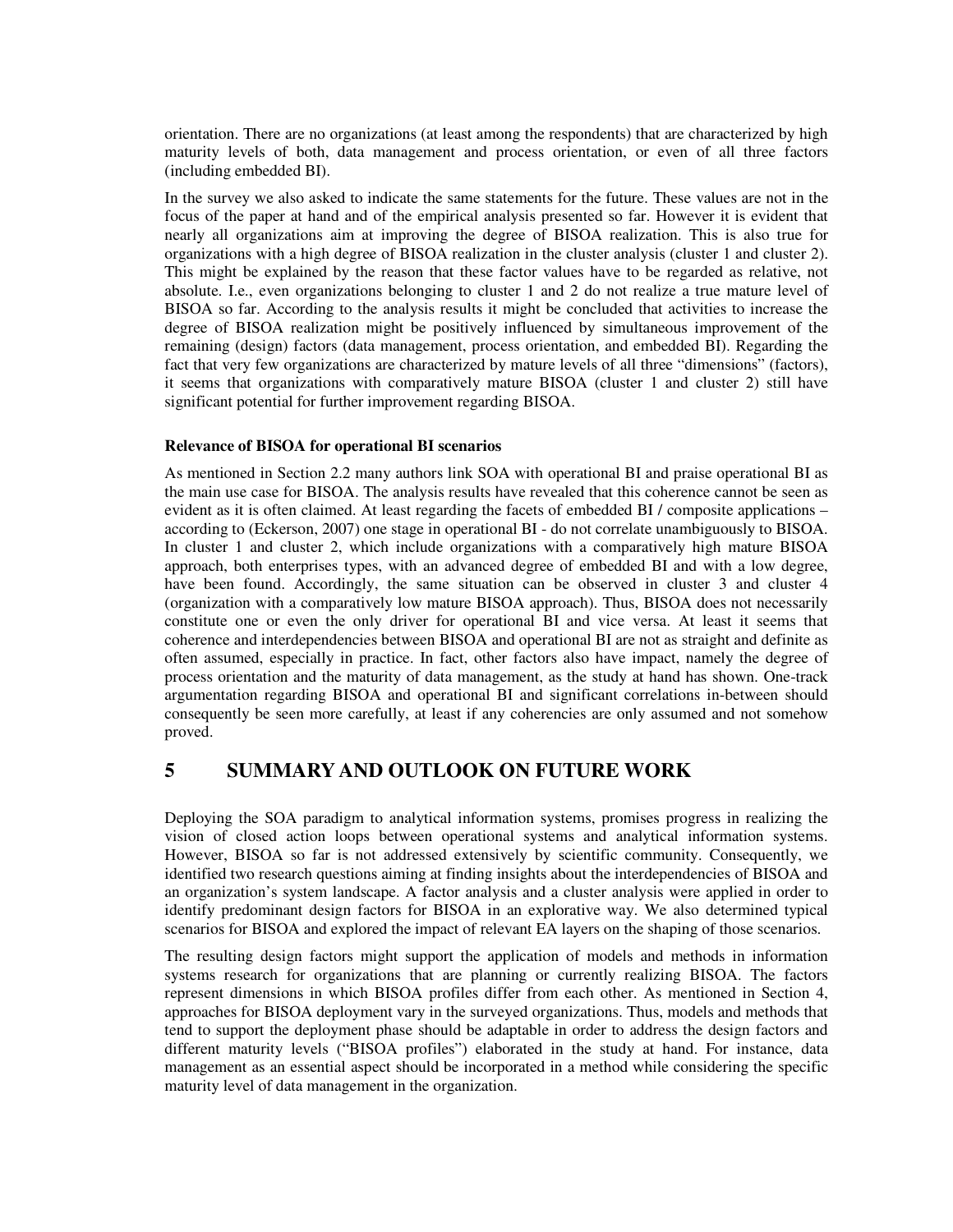Moreover, the design factors can serve as a guideline and provide recommendations for actions. Due to their identified impact on the maturity level of BISOA, they clarify which issues should be addressed in addition to the usually technical dominated implementation aspects of BISOA. In other words, it is not recommended to regard BISOA as an isolated IT project – indeed, the coherencies to other aspects (represented by the design factors) should be considered carefully.

Surprisingly, the cluster analysis depicted that correlations between BISOA and operational BI (at least when focussing on the facet of embedded BI) are not as evident as often supposed. It seems that additional factors influence BISOA simultaneously.

The analysis results might serve as the basis for further research. On the one hand, it seems worth to further detail the scenarios and to elaborate their characteristics. Possible development paths for BISOA and more detailed recommendations may result in a comprehensive procedure model and a maturity model, respectively. On the other hand, as already mentioned, in the survey the respondents were also asked about their assessments for the future. Since this information is not included in the empirical analysis so far, further research might generate new interesting insights. Finally, the survey might be expanded to further organizations in order to put the empirical analysis on a firmer footing.

#### References

- Abrahiem, R. (2007). A new generation of middleware solutions for a near-real-time data warehousing architecture. In Proceedings of the 2007 IEEE International Conference on Electro/Information Technology.
- Alter, S. (2004). A Work System View of DSS in its Fourth Decade. Decision Support Systems 38 (3), pp. 319-327.
- Baskerville, R., Cavallari, M., Hjort-Madsen, K., Pries-Heje, J., Sorrentino, M. and Virili, F. (2005). Extensible architectures: The strategic value of service-oriented architecture in banking. In Proceedings of the Thirteenth European Conference on Information Systems (Bartmann, D., et al., Eds), Regensburg.
- Becker, J., Janiesch, C. and Pfeiffer, D. (2007). Reuse Mechanisms in Situational Method Engineering. In Proceedings of the Situational Method Engineering - Fundamentals and Experiences (Ralyté, J., et al., Eds), pp. 79-93, Springer, Boston.
- Besemer, D. (2007). Getting Started Now on SOA for BI. DM Review 17 (5), pp. 26-27.
- Bieberstein, N., Bose, S., Walker, L. and Lynch, A. (2005). Impact of Service-Oriented Architecture on Enterprise Systems, Organizational Structures, and Individuals. IBM Systems Journal 44 (4), pp. 691-708.
- Brown, T. A. (2006). Confirmatory Factor Analysis for Applied Research. Guilford Press, New York, London.
- Dziuban, C. D. and Shirkey, E. C. (1974). When is a Correlation Matrix Appropriate for Factor Analysis? Psychological Bulletin 81 (6), pp. 358-361.
- Eckerson, W. W. (2007). Best Practices in Operational BI. TDWI, Renton, WA.
- Endrei, M., Ang, J., Arsanjani, A., Chua, S., Comte, P., Krogdahl, P. L., Luo, M. and Newling, T. (2004). Patterns: Service-Oriented Architecture and Web Services. IBM Redbooks.
- Everett, D. (2006). Service-Oriented Architecture for Business Intelligence Isn't Well Understood.
- Gordon, A. D. (1996). Hierarchical Classification. In Clustering and Classification (Arabie, P., et al., Eds), pp. 65-121, World Scientific Publishing, River Edge, NJ.
- Gordon, S., Grigg, R., Horne, M. and Thurman, S. (2006). Service-Oriented Business Intelligence. The Architecture Journal.
- Guttman, L. (1954). Some necessary Conditions for common Factor Analysis. Psychometrika 19 (2), pp. 149-161.
- Hair Jr, J. F., Black, B. and Babin, B. (2006). Multivariate Data Analysis. Prentice Hall, Australia et al.
- Härdle, W. and Simar, L. (2003). Applied Multivariate Statistical Analysis. Springer, Berlin.